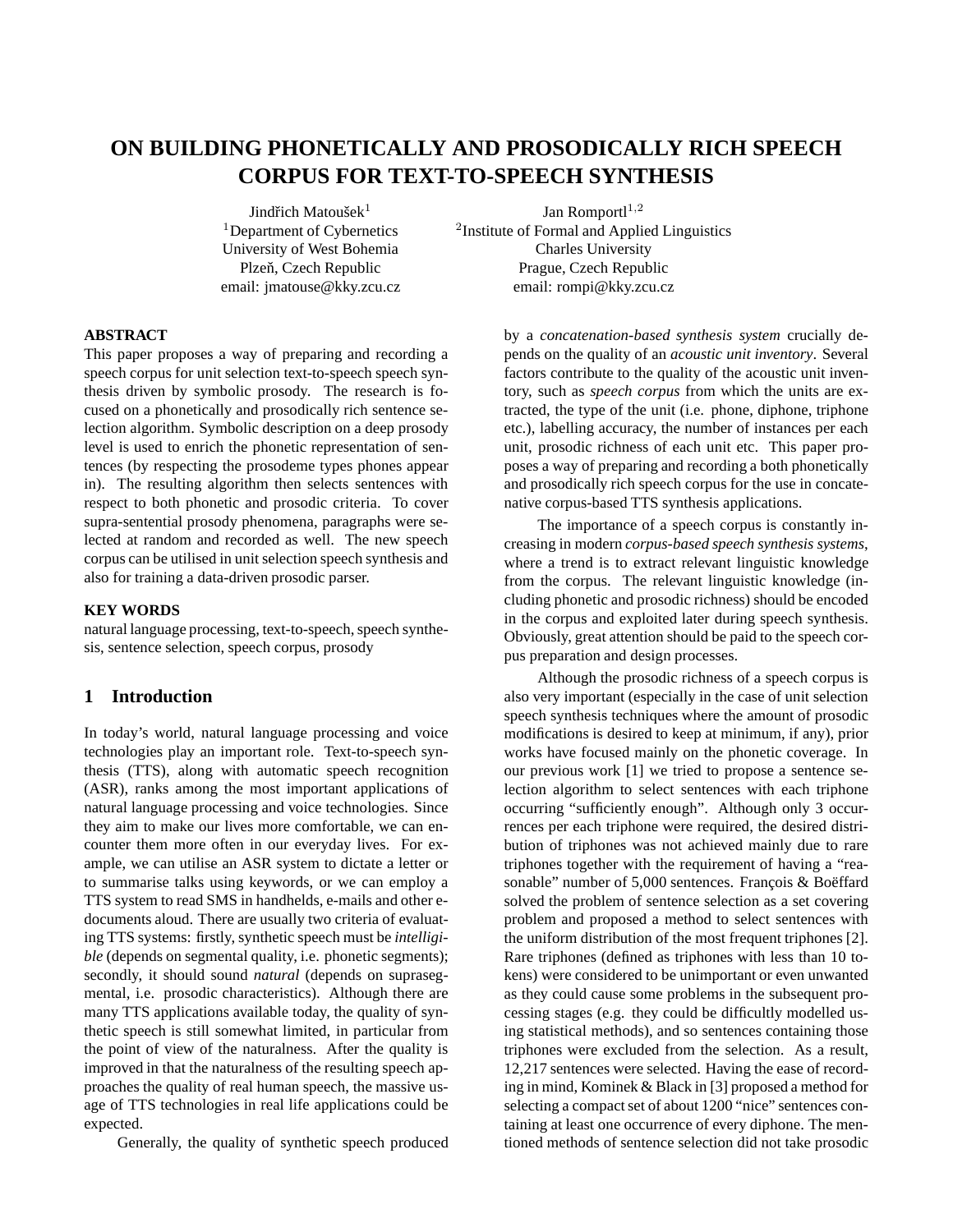coverage into account (except for word stress which was used to distinguish stressed vowels from unstressed ones in [3]). In this paper, a sentence selection method respecting both phonetic and prosodic coverage is presented.

The paper is organised as follows. Section 2 describes text corpus related issues, including sentence collection and preprocessing. The basic sentence selection algorithm is also depicted in this section. Section 3 deals with extensions of the basic selection algorithm with respect to the prosodic events. In Section 4 a few remarks on recording the selected sentences are mentioned. Finally, Section 5 contains the conclusion and outlines our future work in this field.

# **2 Text corpus**

Before the sentence selection is performed, one must provide a large number of sentences from which to select. Ideally, the sentences should cover the domain for which the synthesiser is supposed to be employed (so-called target domain) both in the sense of the vocabulary and the style of speaking. In general TTS systems it is hard to determine the target domain because the system should be ideally "good enough" for every text that could appear at the input of the system. We decided to use sentences from several Czech newspapers (and various domains like news, sport, culture, economy, etc.). Consequently, the synthesiser should cover various topics and deliver speech in news-like style.

# **2.1 Sentence preprocessing**

In order to have all input sentences in a desired format (a plain text file with a single sentence on each line) and also to have the representation of these sentences in the form suitable for the selection (the phonetic or pronunciation form in the case of our basic algorithm), several auxiliary steps should be carried out:

- 1. **From HTML to plain text.** Since texts were obtained in HTML format (each HTML file containing one or more articles), the first task was to divide each HTML file into particular articles and to transform each article to a plain text in a sentence-by-sentence manner [4]. In this way, 1,114,747 sentences were collected.
- 2. **Excluding "non-standard" words.** To facilitate reading and to avoid reading errors, sentences with "non-standard" words were excluded from the set of collected sentences. The exclusion was done using a vocabulary created during the collection of the sentences. Each word from the sentences is present in the dictionary together with an information about its type (4 types are distinguished: regular words, exceptional words, foreign words (also including foreign names and geographical terms, figures, and abbreviations).

As foreign words and abbreviations are prone to mispronunciation and figures could be pronounced in different ways, they were marked as non-standard and sentences containing these words were excluded. The number of sentences available for the next processing was then reduced to 638,678 in this step.

- 3. **Various filtering & normalisation.** In this step, another adjustments were performed to normalise the sentences:
	- replacing multiple space with a single space
	- removing sentences with "expressive" words
	- normalising punctuation (previous word should be followed by a punctuation mark with no space between and after this mark a single space should be present right in front of the next word)
	- removing duplicate sentences.

All these adjustments should improve the readability of the sentences. The number of sentences was reduced to 524,472.

- 4. **Sentence structure parsing.** Rule-based punctuation- and conjunction-driven parsing was implemented to estimate the prosodic structure of sentences [5]. As a result, symbolic description on a deep prosody level (mainly boundaries between clauses, the major groups of words bounded by a pause or breath) of each sentence is obtained.
- 5. **Phonetization.** Since the sentence selection algorithm selects sentences based on some phonetic criteria (see Section 2.2), grapheme-to-phoneme rules [6] were employed to convert the textual sentences (i.e. the written form) to the phonetic (i.e. pronunciation) form. In addition, word stress and the corresponding prosodic words (PW, one or more words belonging to a word stress [5]) are estimated as well. Such a phonetic representation is enriched with prosodic features further in Section 3.1 and used then in the extended sentence selection algorithm.

# **2.2 Sentence selection**

There is usually an effort to cover significant linguistic events in the selected sentences. Traditionally, phonetic criteria are taken into account and the aim is to select sentences that follow the desired distribution of phonetic units. In the basic algorithm described in this section, phones and diphones were taken into account. An extension of the algorithm, which copes with prosodic features of speech, is proposed in Section 3.1.

In speech recognition tasks, *naturally balanced sentences*, which contain phonetic events with respect to their frequency in natural speech (so-called *phonetically balanced sentences*), are often utilised [4]. On the other hand,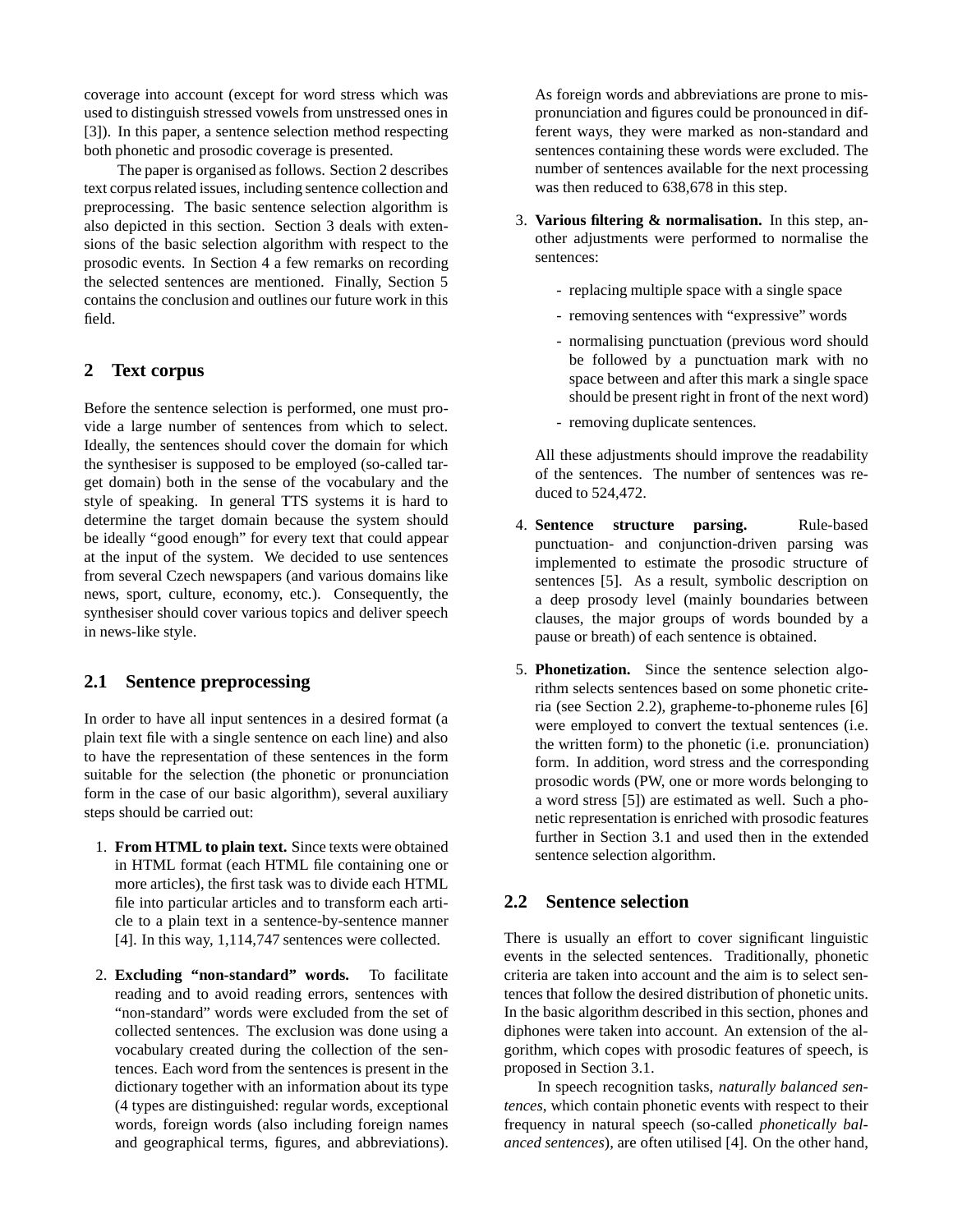different sentence selection techniques are usually employed for the purposes of speech synthesis [1, 2, 3] where sentences containing all phonetic events with as much uniform distribution as possible are to be selected (so-called *uniformly balanced sentences* or, more frequently, *phonetically rich sentences*) [7].

The question is how to deal with rare units. In fact, they could be modelled in the same way as the other units [1] or they could be excluded from the selection scheme [2]. We decided to count them in, because we believe synthesising even such rare units could be important for listeners when they evaluate the overall quality of a speech synthesis system. Unlike [3] we do not restrict the sentences strictly to be easily readable (except for foreign names, etc., see Section 2.1), because not easily readable sentences often contain rare units. The length of sentences was also chosen less restrictive: sentences that are not between 3 and 30 prosodic words were filtered out (sentences in this range were found to cover all relevant language phenomena while still being reasonably readable). However, such loose criteria could complicate the recording process because it could be hard to read such sentences consistently and correctly. Hence, special attention should be paid to the recording process (see Section 4).

The upper boundary of 30 prosodic words was determined according to the following criterion: let  $p(i)$  be the relative frequency of a sentence with i prosodic words. The test function is

$$
C(i) = \log \frac{|p(i) - p(i-1)|}{|p(i-1) - p(i-2)|}.
$$
 (1)

If the relative frequency of the sentences with the length  $i$ is comparable to those with the length  $i - 1$  (i.e. the difference is "small enough"), the absolute value of  $C(i)$  is small, whereas bigger absolute values of  $C(i)$  imply that the frequency of the sentences with  $i$  prosodic words does not follow the given tendency and thus their deployment in the data might not be "stable" enough. The mean is  $E\left\{C(i)\right\} = -0.07$  and the standard deviation  $\sigma\left\{C(i)\right\} =$ 0.4. We have excluded the sentences with the length  $i \geq m$ for the first  $m \notin \langle E - \sigma; E + \sigma \rangle$ . In our case  $m = 30$ .

The lower boundary of 3 prosodic words was determined experimentally: after thorough exploration of the source text we have found that 1- and 2-word "sentences" are often rather only sentence-like structures disallowing reasonable uttering (such as standalone names, various codes or notations, etc.).

The sentence selection algorithm is based on a modified version of *greedy algorithm* [1, 4]. In addition to the requirement of phonetically rich sentences, we also want all phonetic units in the list of the sentences selected so far to occur at least P-times. Phones as the phonetic units were used for this "preselection".

1. The sentence with the highest number of different phones which do not occur P-times in the sentences selected so far is moved from the input list of sentences to the list of up to now selected sentences.

- 2. If any sentence in the sentences selected so far could be removed so that the frequency of no phone falls below the determined threshold  $P$ , the sentence is moved from the list of sentences selected so far back to the list of the input sentences.
- 3. The steps 1 and 2 are repeated until all phones occur at least P-times in the selected sentences.

The algorithm then starts to balance the distribution of phonetic units. Unlike [1], where it was very hard to find a reasonable number of sentences with uniform distribution of triphone occurrences, less combinatoric units, diphones, are used here for balancing. Moreover, diphones are to be used as the basic units in our unit selection speech synthesis based on the speech corpus proposed in this paper. The algorithm of the selection of the phonetically rich sentences (with respect to diphones) has 4 steps:

- 4. For each phonetically transcribed sentence in the set of sentences selected so far (including the preselected sentences) a score  $S$  defined in equation (2) is computed. It reflects how well diphones contained in the sentence are represented in the sentences selected so far.
- 5. The sentence with the maximum score  $S$  is selected and moved to the list of sentences selected so far.
- 6. A recount is performed for the sentences selected so far and the sentence with the worst score is moved back to the list of the input sentences. However, if the removal causes the occurrence of any phone to fall below the specified threshold  $P$ , the sentence is not excluded and the algorithm goes to the step 7. Similarly, the exclusion takes effect only in the case that the sentence to be excluded differs from the last added sentence, i.e. from the sentence selected in the step 5 (the sentence would be selected again in the next iteration).
- 7. The steps 4 to 6 are repeated until the desired number of sentences is selected or until the desired score is achieved.

The score  $S$  is computed as the entropy of the inspected sentence and the sentences selected so far. The entropy reaches the maximum when all diphones occur equally in the selected sentences. The score is computed:

$$
S = -\sum_{i=1}^{I} \frac{n_i + n'_i}{n} \log_2 \frac{n_i + n'_i}{n},
$$
 (2)

where

$$
n = \sum_{i=1}^{I} (n_i + n'_i),
$$
 (3)

where  $I$  is the number of different diphones that we wish to have in the selected sentences,  $n_i$  is the frequency of the *i*-th diphone in the up to now selected sentences,  $n'_i$  is the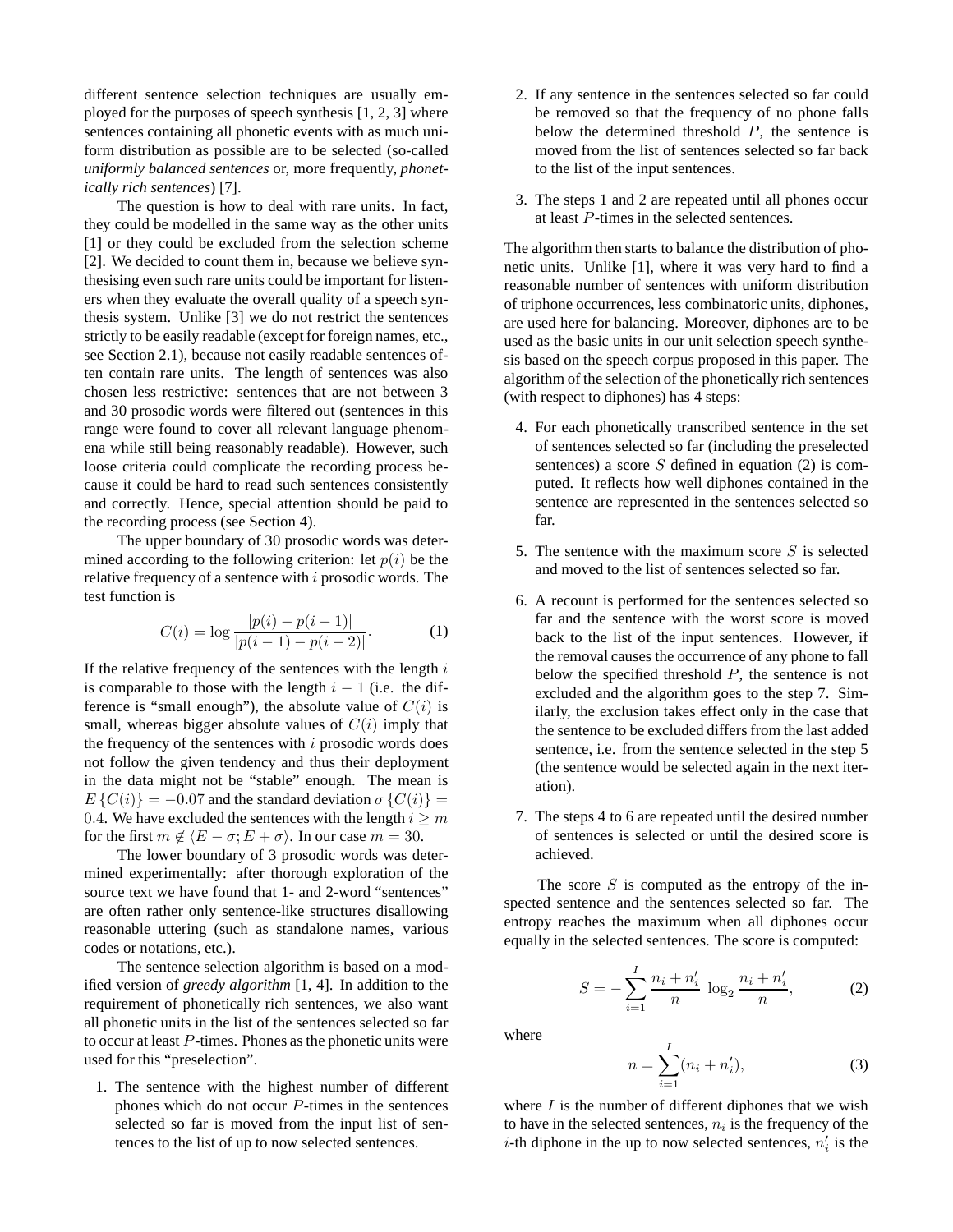

Figure 1. Distribution of phones in uniformly and naturally balanced sentences, randomly selected sentences and all sentences in the text corpus.

frequency of the i-th diphone in the inspected sentence and  $0 \log_2 0 \equiv 0$ . In our case, the sentence selection algorithm was stopped when a "reasonable" number of sentences N (in the sense of the feasibility of their recording, see Table 2) were selected.

As can be seen in Fig. 1 (where similar distributions in naturally and randomly selected sentences and also in all sentences available in the text corpus are highlighted by a line), the distribution of units in phonetically rich sentences cannot obviously be uniform because of language rules the sentences must obey (lexical, phonological, syntactical, etc.). Consequently, when a sentence with a rare unit is chosen, other more frequent units in this sentence are chosen too, thus also reflecting the natural distribution of units in real speech. As a result, the final distribution of unit occurrences resembles the distribution in phonetically balanced sentences with the exception that the rare units occur a little more frequently at the expense of the most frequent units being slightly less frequent. The characteristics of diphones in the selected sentences are shown in Table 1).

Table 1. *Characteristics of diphones in the selected sentences.*

| diphone      | text   | selected sentences |         |        |
|--------------|--------|--------------------|---------|--------|
|              | corpus | uniform            | natural | random |
| coverage     | 100%   | 91%                | 84%     | 82%    |
| avg. freq.   | 0.066% | 0.072%             | 0.078%  | 0.080% |
| stdev. freq. | 0.139% | 0.126%             | 0.147%  | 0.150% |
| entropy      | 8.78   | 9.07               | 8.80    | 8.76   |

#### **3 Extensions of the basic selection algorithm**

In this section, two extensions of the basic sentence selection algorithm described in Section 2.2 are presented. Both of them incorporate prosodic features, the one in Subsection 3.1 proposes to include prosodic features directly into

sentence selection algorithm and in Subsection 3.2 an effort to take supra-sentential prosodic phenomena into account is discussed.

#### **3.1 Incorporating prosodic features**

The building of a corpus for unit selection speech synthesis also requires having every phonetic unit included in the corpus in various prosodic contexts. Such a requirement, however, together with the standard phonetic coverage requirement would result in an enormous number of sentences to record. Maybe, that is why prior works usually ignored prosodic criteria and the sentence selection algorithm was driven only by the phonetic requirements without any possibility to affect the occurrence of units in different prosodic contexts. Since the richness of various prosodic contexts is very important in unit selection speech synthesis, especially in those approaches where the modifications of speech signals are avoided or at least kept to the minimum, our effort was to take prosodic features into account when selecting sentences to record. In our approach, instead of the most intuitive specification of explicit prosodic contours, a symbolic description using *prosodic phrase grammar* is used to parse every sentence on a deep prosody level [5]. The advantage is that the symbolic prosodic description is general enough not to complicate the sentence selection algorithm with many new requirements. Moreover, our unit selection speech synthesis system is based on the symbolic prosodic description – it does not employ any explicit prosodic contours when generating the resulting speech [8].

It is also important to note that many natural language processing techniques are tailored to English while omitting phenomena specific for other languages. When processing the Czech language (or actually all Slavic languages) we have to cope with very rich word flexion and partially free word order (which – together with prosody – influences the meaning of sentences). On the other hand the Czech language has almost regular stress placement which means the stress is less functionally involved than in English and thus we do not have to analyse for example its position within prosodic phrases when balancing the speech corpus.

Prosodemes, abstract prosodic units established in certain communication functions within the language system [5], were used to distinguish diphones. The prosodeme as a distinctive feature was preferred to word stress, because word stress is not as distinct, does not distinguish words and its usage is fairly regular in Czech, as it was already mentioned. For the purposes of the sentence selection we distinguish 6 types of prosodemes: declarative, "expressive" (imperative or optative), inquiring and supplementary interrogative (all of these being terminating prosodemes), non-terminating and "null" prosodemes [5]. Each word of a sentence belongs to a certain prosodeme according to the rules of the prosodic phrase grammar. Since there is a huge amount of declarative sentences in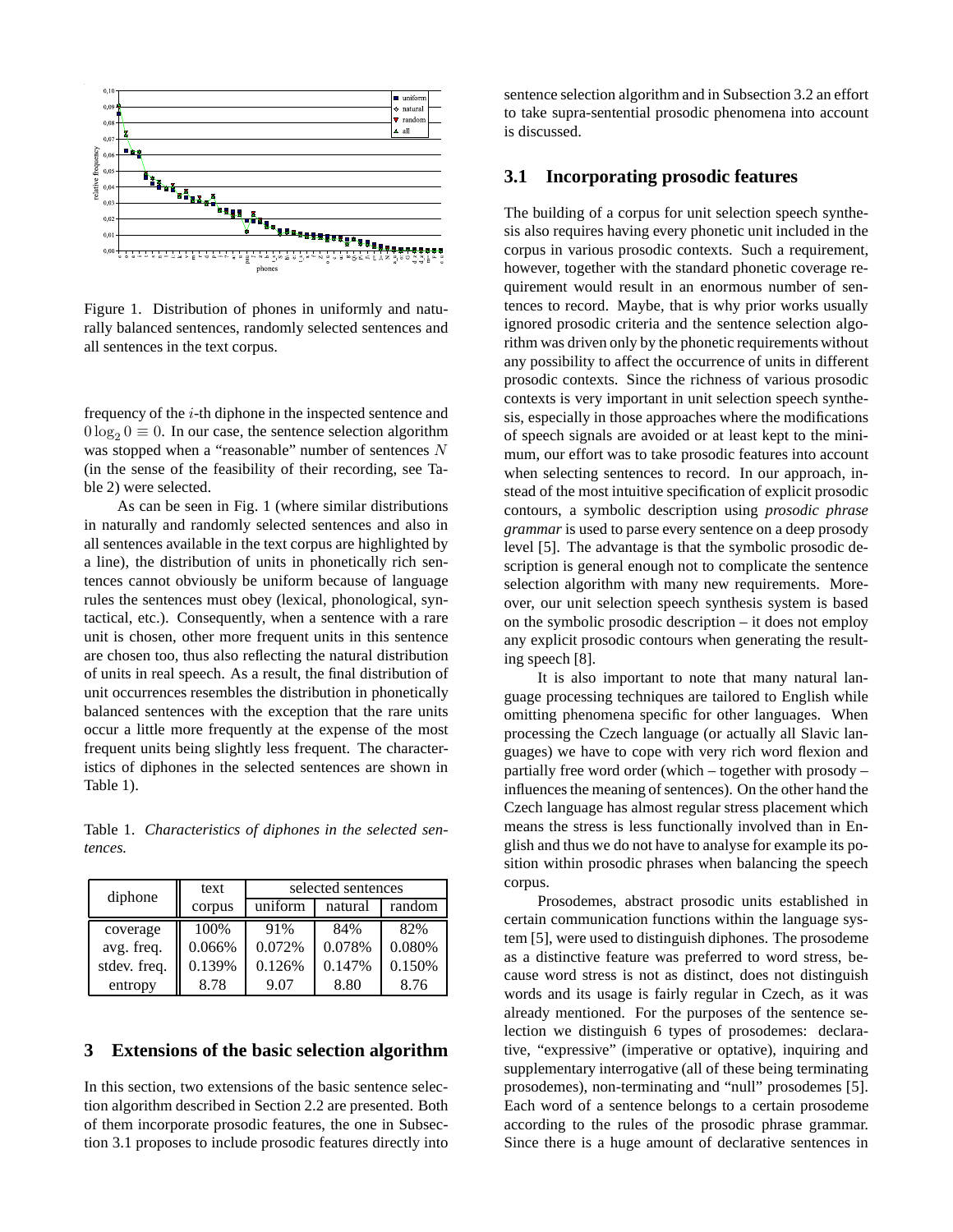the source text corpus – more than 96 % of all sentences are the declarative ones (DEC), inquiring ("yes-no") questions (QIN) take approximately 3 %, the rest is formed by supplementary ("wh-") questions (QSU) and "expressive" sentences (EXP), we decided not to copy the distribution of the sentence types in the selected sentences because the prosodic richness of the sentences other than DEC cannot be satisfactorily underlaid by such a number while keeping also the segmental richness. Instead, we reinforced the number of non-declarative sentences to select and divided the sentences available in the text corpus into 4 groups according to the sentence types (i.e. according to terminating prosodemes). The sentence selection algorithm described in Section 2.2 was then run in parallel for each group. More detailed specifications can be found in Table 2. For QSU and EXP, where a small number of sentences were available in the source text corpus, no diphone balancing was carried out – just phone preselection was performed (marked by '<sup>∗</sup> ' in Table 2).

This way each diphone is differentiated into 6 types according to the prosodeme it appears in. The sentence selection algorithm then works with the text data represented by this extended set of diphones. Its effort to balance the diphone occurrences thus also implicitly leads to better prosodic balancing. Although the prosodeme placement itself is carried out on the text automatically by a rule-based algorithm (obviously, it must be done before the sentences are actually uttered) and, therefore, the final utterances often prosodically differ (due to the influences of the speaker) from what was expected during the balancing process, the sentence selection algorithm using the extended diphone set still selects diphone instances in as many prosodic situations (i.e. prosodemes) as possible.

Table 2. *Sentence selection for different types of sentences. The ad hoc selected numbers* N *and* P *correspond to those in Section 2.2.*

| sentence   | text corpus sentences |          | selected sentences |          |    |
|------------|-----------------------|----------|--------------------|----------|----|
| type       | number                | coverage | N                  | coverage |    |
| <b>DEC</b> | 506,090               | 96.50%   | 3,500              | 69.71%   | 50 |
| <b>OIN</b> | 14,697                | 2.80%    | 900                | 17.92%   | 12 |
| $OSU^*$    | 1.712                 | 0.33%    | 310                | 6.17%    | 20 |
| $EXP^*$    | 1,973                 | 0.38%    | 311                | 6.19%    | 20 |

## **3.2 Taking supra-sentential prosodic phenomena into account**

Semantic, pragmatic and thus also prosodic forms of an utterance depend on a broader context of the utterance itself. A sentence uttered apart from its context is an artificial construct and the speaker has no cues for its proper prosodic articulation. Crossing the sentence boundary can be linguistically described in terms of *topic-focus articulation* – its relation to prosody is formally described by socalled *prosodic structures* in [5]. In our opinion, up-to-date

TTS systems should reflect this because incompatibility between generated prosody of the synthetic speech and the context-given semantic configuration of the sentence can result in subtle, yet serious phenomena evaluated as unnatural and unfit.

Concerning the aforementioned, we have decided to record continuous portions (i.e. paragraphs) of speech crossing the sentence boundary so as to obtain suitable speech data for the prosodically natural unit selection synthesis as well as the material for further research of *prosodic homonymy* and the development of a prosodic structure parser [5].

Each paragraph consists of four subsequent sentences from the text data described above (contrary to the isolated sentence selection, no restrictions on sentence lengths were imposed and the sentences with figures, abbreviations and foreign words were not excluded; figures and abbreviations being transcribed in their full word forms). The goal is to select prosodically balanced and rich paragraphs as well (i.e. covering as many suprasegmental phenomena as possible) but unlike the isolated sentences, the paragraphs should be prosodically annotated according to the really uttered prosodic forms after being recorded (for the sake of the prosodic parser training). Since at the time of the paragraph selection process we have no prior knowledge of the possible prosodeme distribution (it is to be discovered from the data we will have acquired this way), we keep scientific methodological attitude of maximum entropy for situations where constraints are present in a system but are not explicitly known. The same is to be followed as to paragraph diphone balancing because due to the presence of foreign words and numerals we cannot estimate the error rate of the automatic transcription of these specific words. The text therefore includes an unknown (yet quite significant) number of wrong assessed diphones whose usage in diphone balancing would lead actually to random results. It means the best way to choose the paragraphs is to select them randomly in a uniform manner (i.e. no paragraphs were a priori preferred).

We have recorded 1,300 paragraphs giving the total number of 5,200 sentences. This data can be added to the isolated sentences to extend their number for the sake of the speech unit database. The length of the paragraph (4 sentences) was chosen according to the assumption that the sentence context potentially considered during the prosodic structure parsing can be limited to two preceding sentences. This way we have two subsequent sentences with their full considered context in each paragraph. Some statistics of the final speech corpus are shown in Table 3.

# **4 Recording**

Sentences and paragraphs selected in the previous sections have been recorded in a soundproof studio located at our university. An AKG C 3000B large-diaphragm cardioid condenser microphone with a pop filter installed to reduce the force of air puffs emerging from bilabial plo-